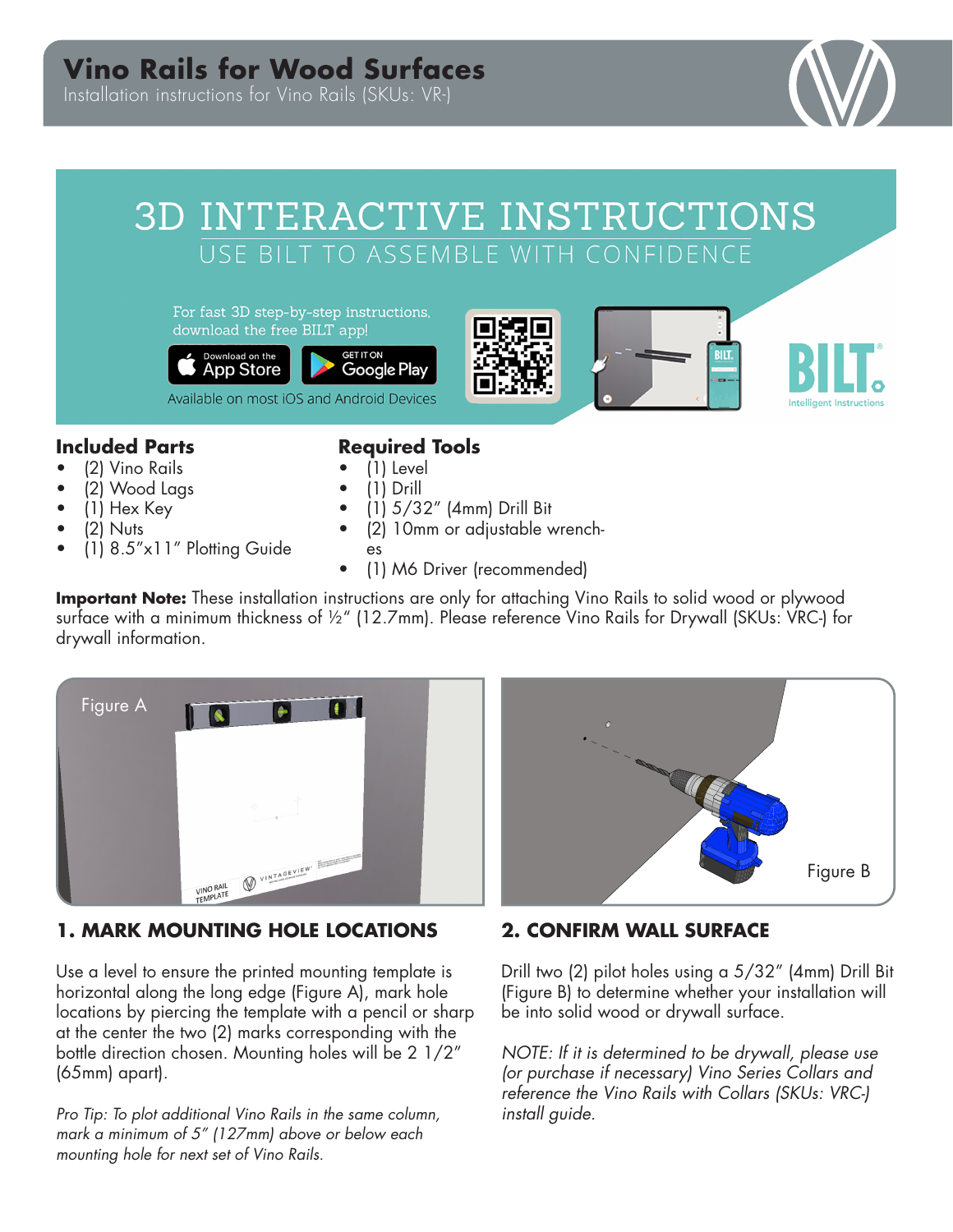





## **3. INSTALL WOOD LAGS**

#### **a. Using Hex Key or M6 Driver**

Using either the provided hex key, drive the Lag Stud into the pilot holes until the coarse threads are no longer visible. When driving the Lag Stud, take care to ensure it remains level.

For larger projects or if a sturdier tool is needed, use an optional M6 Driver.

#### **b. Using Nuts**

Alternatively, attach two (2) provided nuts onto the fine threaded end of the Lag Stud. Using two 10mm wrenches, tighten the nuts against one another (Figure C), essentially creating a screw head. Then use one wrench on the outer nut and screw the wood lag into the pilot holes until the coarse threads are no longer visible.

#### **4. INSTALL VINO RAILS**

Thread two (2) Vino Rails onto the Studs (Figure D). Then, firmly hand-tighten taking care not to over tighten. Confirm Rails are level.

## **5. ADD WINE**

Only the good stuff.